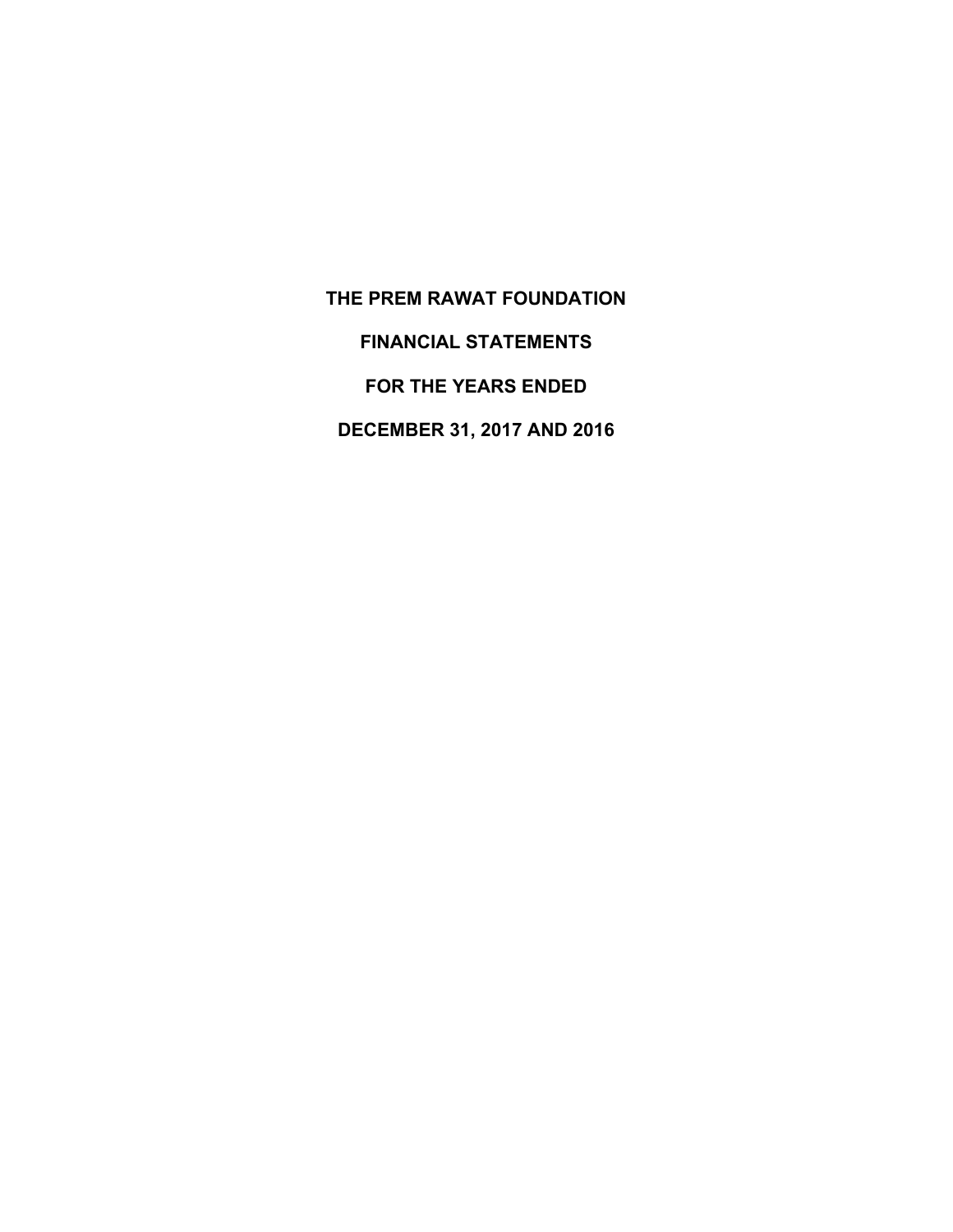# **THE PREM RAWAT FOUNDATION**

# TABLE OF CONTENTS

| <b>Financial Statements</b>             |     |
|-----------------------------------------|-----|
| <b>Statements of Financial Position</b> |     |
|                                         |     |
|                                         | 4-5 |
|                                         | 6   |
|                                         |     |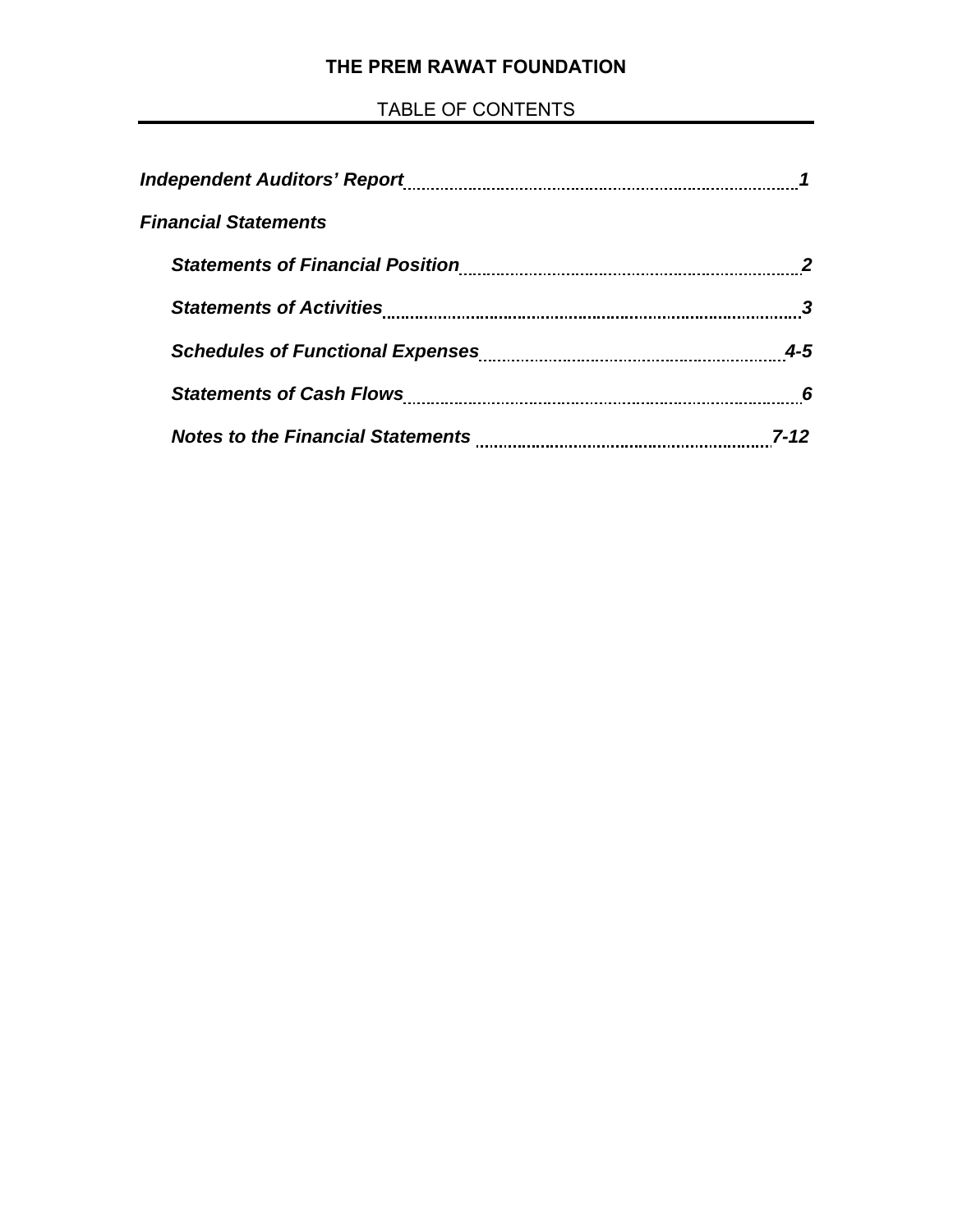

#### **INDEPENDENT AUDITORS' REPORT**

To the Board of Directors of The Prem Rawat Foundation

We have audited the accompanying financial statements of The Prem Rawat Foundation (a nonprofit organization), which comprise the statements of financial position as of December 31, 2017 and 2016, and the related statements of activities, functional expenses, and cash flows for the years then ended, and the related notes to the financial statements.

#### **Management's Responsibility for the Financial Statements**

Management is responsible for the preparation and fair presentation of these financial statements in accordance with accounting principles generally accepted in the United States of America; this includes the design, implementation, and maintenance of internal control relevant to the preparation and fair presentation of financial statements that are free from material misstatement, whether due to fraud or error.

#### **Auditors' Responsibility**

Our responsibility is to express an opinion on these financial statements based on our audit. We conducted our audit in accordance with auditing standards generally accepted in the United States of America. Those standards require that we plan and perform the audit to obtain reasonable assurance about whether the financial statements are free from material misstatement.

An audit involves performing procedures to obtain audit evidence about the amounts and disclosures in the financial statements. The procedures selected depend on the auditor's judgment, including the assessment of the risks of material misstatement of the financial statements, whether due to fraud or error. In making those risk assessments, the auditor considers internal control relevant to the entity's preparation and fair presentation of the financial statements in order to design audit procedures that are appropriate in the circumstances, but not for the purpose of expressing an opinion on the effectiveness of the entity's internal control. Accordingly, we express no such opinion. An audit also includes evaluating the appropriateness of accounting policies used and the reasonableness of significant accounting estimates made by management, as well as evaluating the overall presentation of the financial statements.

We believe that the audit evidence we have obtained is sufficient and appropriate to provide a basis for our audit opinion.

#### **Opinion**

In our opinion, the financial statements referred to above present fairly, in all material respects, the financial position of The Prem Rawat Foundation as of December 31, 2017 and 2016, and the changes in its net assets and its cash flows for the year then ended in accordance with accounting principles generally accepted in the United States of America.

husko & Schelz, LLP

Long Beach, California September 4, 2018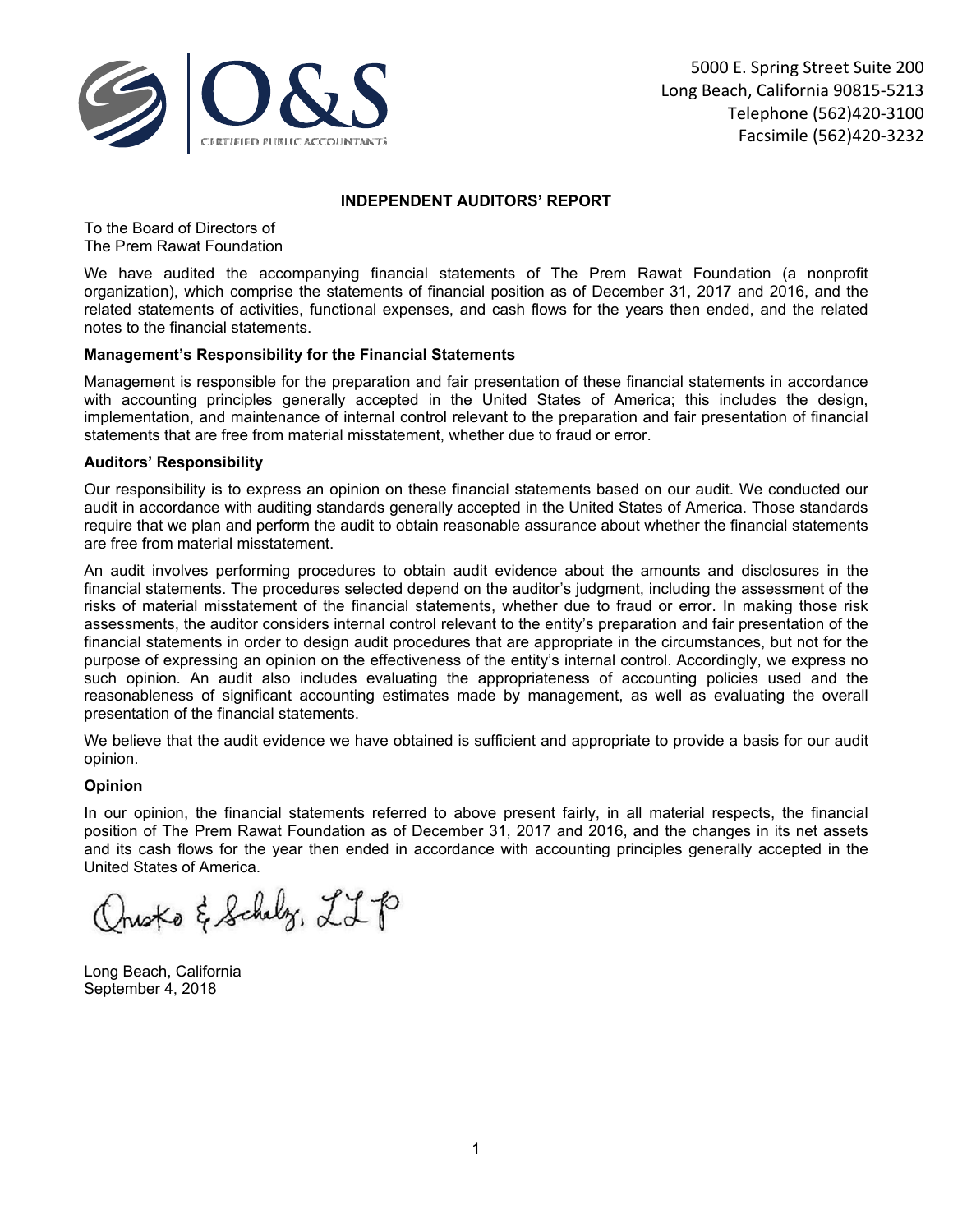# **THE PREM RAWAT FOUNDATION STATEMENTS OF FINANCIAL POSITION DECEMBER 31, 2017 and 2016**

|                                                                                                          | 2017                         | 2016                                 |
|----------------------------------------------------------------------------------------------------------|------------------------------|--------------------------------------|
| <b>ASSETS</b>                                                                                            |                              |                                      |
| <b>Current Assets</b><br>Cash and cash equivalents<br>Short-term investments<br>Contributions receivable | 2,423,093<br>\$<br>53,268    | 1,250,860<br>\$<br>802,371<br>42,534 |
| <b>Total Current Assets</b>                                                                              | 2,476,361                    | 2,095,765                            |
| <b>Non-Current Assets</b><br>Property and equipment, net<br>Long-term investments<br>Other assets        | 45,874<br>31,946<br>2,583    | 53,850<br>31,557                     |
| <b>Total Non-Current Assets</b>                                                                          | 80,403                       | 85,407                               |
| <b>TOTAL ASSETS</b><br><b>LIABILITIES AND NET ASSETS</b>                                                 | \$2,556,764                  | \$2,181,172                          |
| <b>Current Liabilities</b><br>Accounts payable and accrued expenses<br>Grants payable                    | \$<br>12,490<br>31,200       | 18,206<br>\$<br>31,200               |
| <b>Total Current Liabilities</b>                                                                         | 43,690                       | 49,406                               |
| <b>Total Liabilities</b>                                                                                 | 43,690                       | 49,406                               |
| <b>Net Assets</b><br>Unrestricted<br><b>Total Net Assets</b>                                             | 2,513,074                    | 2,131,766                            |
| TOTAL LIABILITIES AND NET ASSETS                                                                         | 2,513,074<br>2,556,764<br>\$ | 2,131,766<br>\$2,181,172             |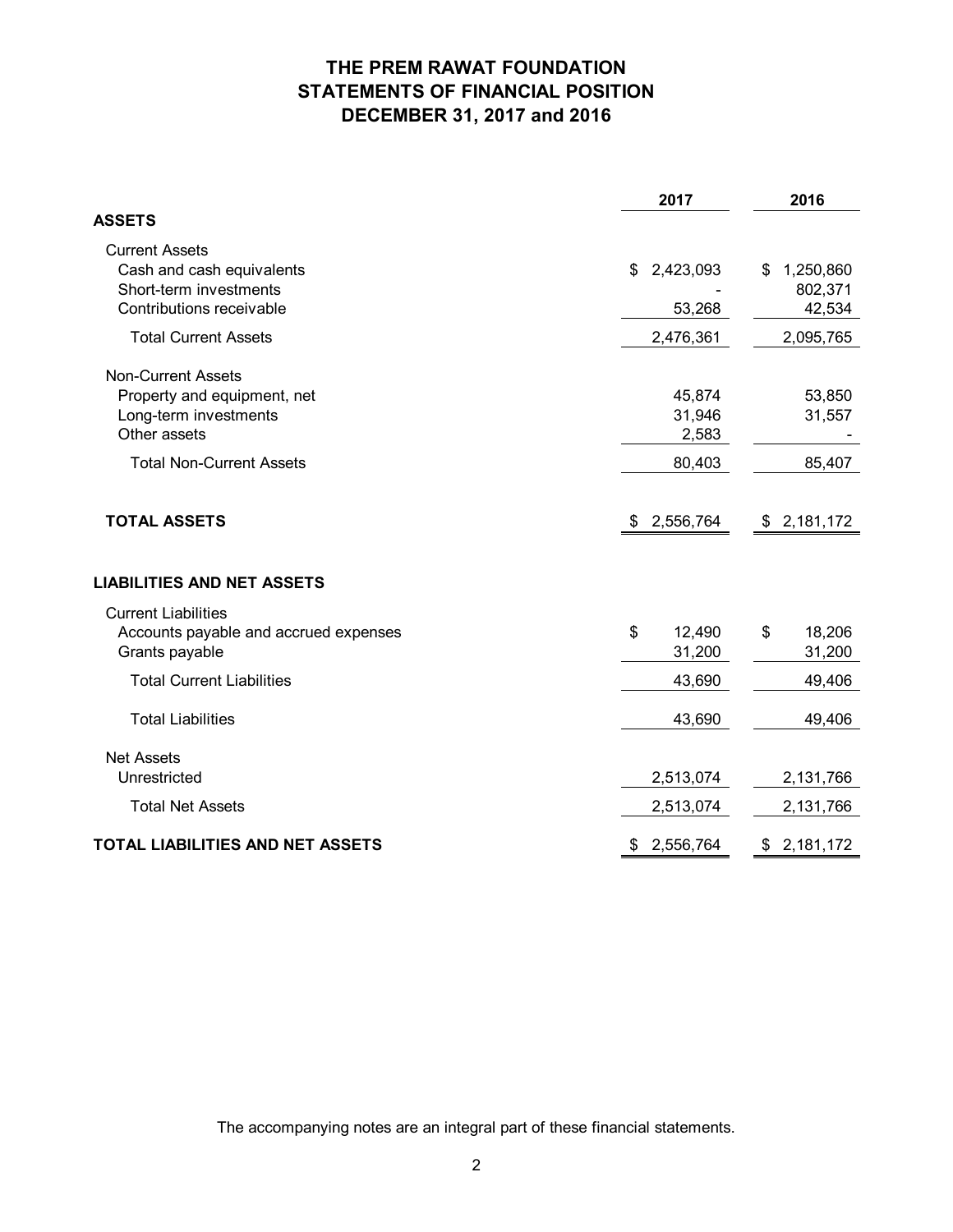# **THE PREM RAWAT FOUNDATION STATEMENTS OF ACTIVITIES FOR THE YEARS ENDED DECEMBER 31, 2017 and 2016**

|                                           | 2017                | 2016                |
|-------------------------------------------|---------------------|---------------------|
|                                           | <b>Unrestricted</b> | <b>Unrestricted</b> |
| <b>REVENUES, GAINS, AND OTHER SUPPORT</b> |                     |                     |
| Contributions                             | 1,886,817<br>\$     | 1,691,227<br>\$     |
| Investment income                         | 9,237               | 12,842              |
| TOTAL REVENUES, GAINS, AND OTHER SUPPORT  | 1,896,054           | 1,704,069           |
| <b>EXPENSES</b>                           |                     |                     |
| Program services                          |                     |                     |
| Peace Initiative                          | 507,920             | 711,840             |
| <b>Peace Education</b>                    | 403,894             | 270,254             |
| Food for People                           | 140,900             | 147,648             |
| Humanitarian Aid                          | 167,245             | 69,486              |
| Total program services                    | 1,219,959           | 1,199,228           |
| Supporting services                       |                     |                     |
| Management and general                    | 134,169             | 124,632             |
| Fundraising                               | 160,618             | 126,077             |
| Total supporting services                 | 294,787             | 250,709             |
|                                           |                     |                     |
| <b>TOTAL EXPENSES</b>                     | 1,514,746           | 1,449,937           |
| <b>CHANGE IN NET ASSETS</b>               | 381,308             | 254,132             |
| <b>NET ASSETS, BEGINNING OF YEAR</b>      | 2,131,766           | 1,877,634           |
| <b>NET ASSETS, END OF YEAR</b>            | 2,513,074<br>\$     | 2,131,766<br>\$     |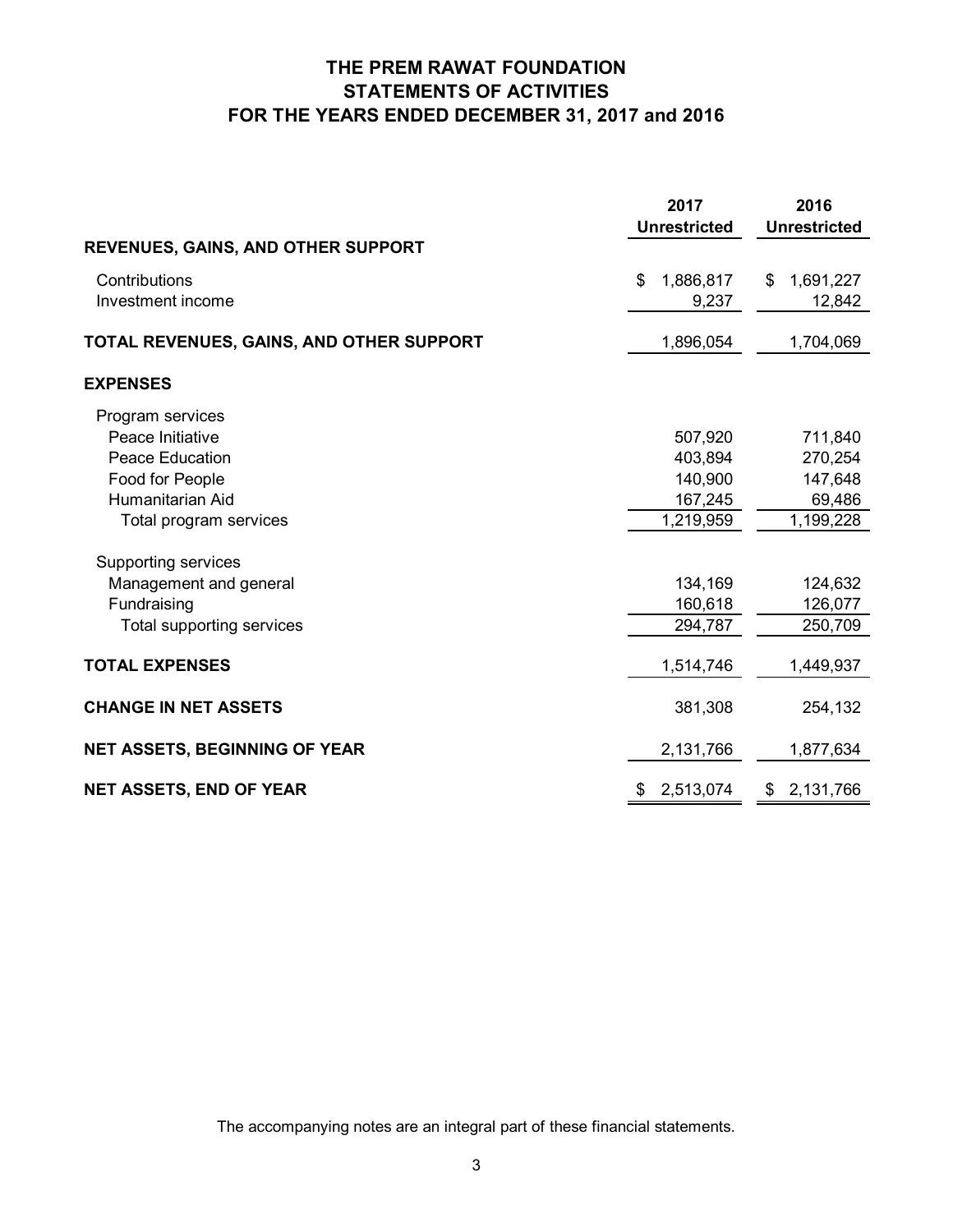# **THE PREM RAWAT FOUNDATION SCHEDULE OF FUNCTIONAL EXPENSES FOR THE YEAR ENDED DECEMBER 31, 2017**

|                                     | <b>Program Services</b> |                  |                 |              | <b>Supporting Services</b> |                         |           |    |              |
|-------------------------------------|-------------------------|------------------|-----------------|--------------|----------------------------|-------------------------|-----------|----|--------------|
|                                     | <b>Peace</b>            | Peace            | <b>Food for</b> | Humanitarian |                            | <b>Management</b>       |           |    |              |
|                                     | <b>Initiative</b>       | <b>Education</b> | <b>People</b>   | Aid          |                            | and General Fundraising |           |    | <b>Total</b> |
| Grants for humanitarian aid         |                         | \$               | 140,000<br>\$   | \$           | 167,245                    | \$                      | \$        | \$ | 307,245      |
| Grants for material development     | 24,000                  | 20,000           |                 |              |                            |                         |           |    | 44,000       |
| Production and material development | 101,867                 | 81,476           |                 |              |                            |                         |           |    | 183,343      |
| Development and creative            | 6,870                   | 20,811           |                 |              |                            |                         |           |    | 27,681       |
| Marketing                           | 101,420                 |                  |                 |              |                            |                         |           |    | 101,420      |
| Venue                               |                         | 12,875           |                 |              |                            |                         |           |    | 12,875       |
| Outside services                    |                         | 6,419            |                 |              |                            | 33,895                  |           |    | 40,314       |
| Salaries and wages                  | 143,518                 | 210,424          |                 |              |                            | 10,941                  | 69,406    |    | 434,289      |
| Professional fees                   |                         |                  |                 |              |                            | 43,770                  |           |    | 43,770       |
| Distribution and fulfillment        | 1,561                   |                  |                 |              |                            |                         |           |    | 1,561        |
| Credit card fees                    |                         |                  |                 |              |                            | 225                     | 57,475    |    | 57,700       |
| Insurance                           |                         |                  |                 |              |                            | 10,549                  |           |    | 10,549       |
| Special event                       | 38,841                  |                  |                 |              |                            |                         |           |    | 38,841       |
| Office supplies                     |                         | 8,931            |                 |              |                            | 6,589                   | 8,812     |    | 24,332       |
| Fees and licenses                   |                         |                  |                 |              |                            | 5,683                   |           |    | 5,683        |
| Computer supplies and equipment     | 23,592                  |                  |                 |              |                            | 1,828                   | 10,428    |    | 35,848       |
| Materials printed                   | 26,587                  |                  |                 |              |                            |                         | 9,787     |    | 36,374       |
| Postage and delivery                |                         | 24,409           |                 |              |                            | 12,977                  | 4,710     |    | 42,096       |
| Rent and storage                    |                         | 9                |                 |              |                            | 826                     |           |    | 835          |
| Travel                              | 26,181                  | 17,502           | 900             |              |                            | 5,721                   |           |    | 50,304       |
| Telephone                           |                         |                  |                 |              |                            | 827                     |           |    | 827          |
| Depreciation                        | 13,483                  |                  |                 |              |                            |                         |           |    | 13,483       |
| Meals and entertainment             |                         | 1,038            |                 |              |                            | 338                     |           |    | 1,376        |
| Total expenses                      | \$507,920               | \$403,894        | \$140,900       | \$           | 167,245                    | 134,169<br>\$           | \$160,618 |    | \$1,514,746  |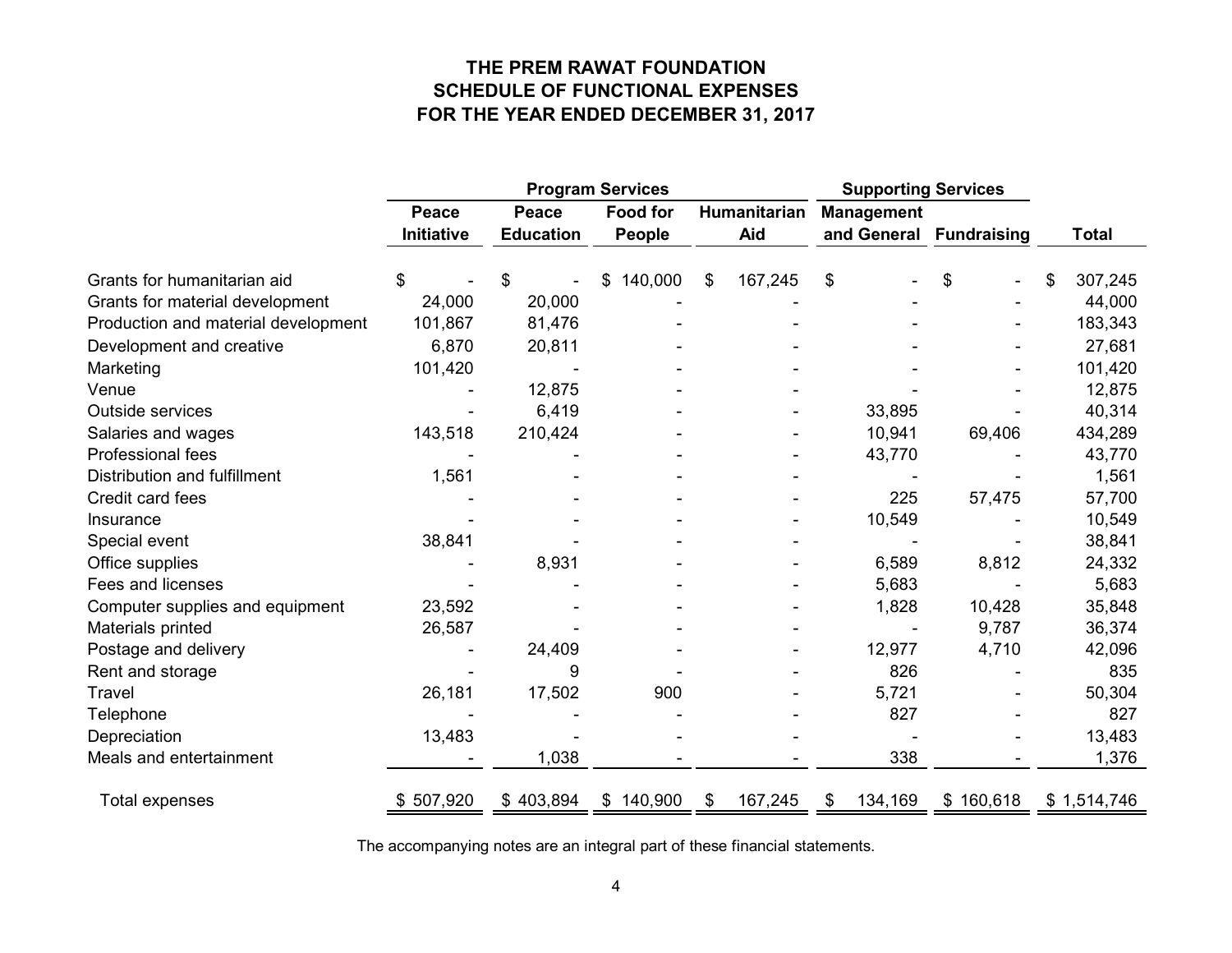# **THE PREM RAWAT FOUNDATION SCHEDULE OF FUNCTIONAL EXPENSES FOR THE YEAR ENDED DECEMBER 31, 2016**

|                                     | <b>Program Services</b> |                  |                 | <b>Supporting Services</b> |                         |           |    |              |
|-------------------------------------|-------------------------|------------------|-----------------|----------------------------|-------------------------|-----------|----|--------------|
|                                     | <b>Peace</b>            | Peace            | <b>Food for</b> | Humanitarian               | <b>Management</b>       |           |    |              |
|                                     | <b>Initiative</b>       | <b>Education</b> | <b>People</b>   | Aid                        | and General Fundraising |           |    | <b>Total</b> |
| Grants for humanitarian aid         | \$                      | \$               | 145,000<br>\$   | \$<br>69,486               | \$                      | \$        | \$ | 214,486      |
| Grants for material development     | 106,578                 | 5,000            |                 |                            |                         |           |    | 111,578      |
| Production and material development | 18,314                  | 25,005           |                 |                            |                         |           |    | 43,319       |
| Development and creative            | 1,050                   | 40,480           |                 |                            | 2,880                   |           |    | 44,410       |
| Marketing                           | 133,709                 |                  |                 |                            |                         |           |    | 133,709      |
| Venue                               |                         | 2,921            |                 |                            |                         |           |    | 2,921        |
| Outside services                    |                         | 9,120            |                 |                            | 17,200                  |           |    | 26,320       |
| Salaries and wages                  | 225,879                 | 164,952          |                 |                            | 3,787                   | 63,408    |    | 458,026      |
| Professional fees                   |                         |                  |                 |                            | 55,071                  |           |    | 55,071       |
| Distribution and fulfillment        | 1,083                   |                  |                 |                            |                         |           |    | 1,083        |
| Credit card fees                    |                         |                  |                 |                            |                         | 44,642    |    | 44,642       |
| Insurance                           |                         |                  |                 |                            | 10,622                  |           |    | 10,622       |
| Special event                       | 99,644                  |                  |                 |                            |                         |           |    | 99,644       |
| Office supplies                     |                         | 7,317            |                 |                            | 8,993                   | 154       |    | 16,464       |
| Fees and licenses                   |                         |                  |                 |                            | 9,167                   |           |    | 9,167        |
| Computer supplies and equipment     | 15,111                  |                  |                 |                            | 385                     | 6,536     |    | 22,032       |
| Materials printed                   | 51,019                  |                  |                 |                            |                         | 8,118     |    | 59,137       |
| Postage and delivery                |                         | 3,649            |                 |                            | 7,329                   | 3,219     |    | 14,197       |
| Rent and storage                    |                         | 198              |                 |                            | 1,427                   |           |    | 1,625        |
| <b>Travel</b>                       | 47,529                  | 10,867           | 2,648           |                            | 4,994                   |           |    | 66,038       |
| Telephone                           |                         |                  |                 |                            | 2,458                   |           |    | 2,458        |
| Depreciation                        | 11,924                  |                  |                 |                            |                         |           |    | 11,924       |
| Meals and entertainment             |                         | 745              |                 |                            | 319                     |           |    | 1,064        |
| Total expenses                      | \$711,840               | \$270,254        | \$147,648       | \$<br>69,486               | 124,632<br>\$           | \$126,077 |    | \$1,449,937  |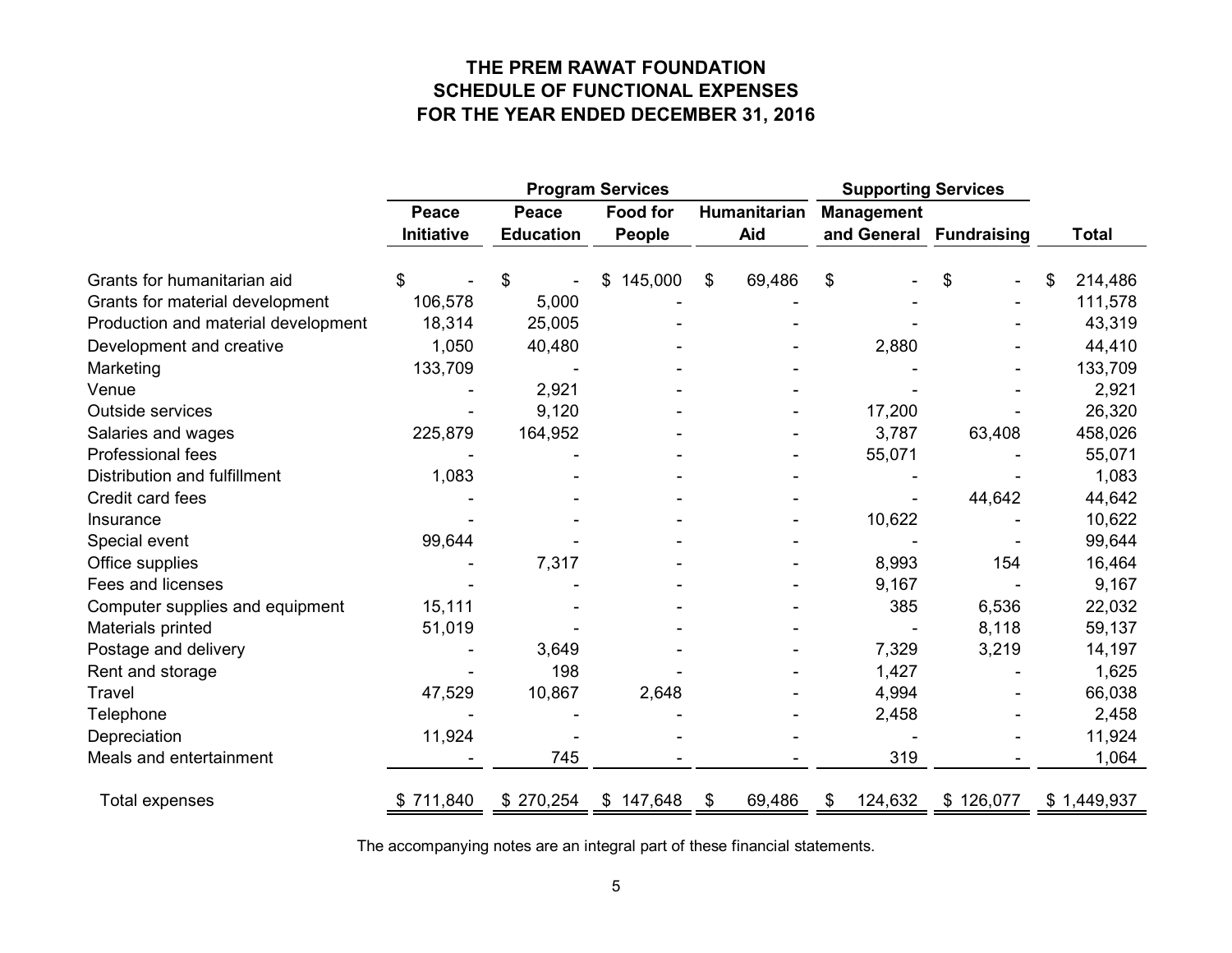# **THE PREM RAWAT FOUNDATION STATEMENTS OF CASH FLOWS FOR THE YEAR ENDED DECEMBER 31, 2017 and 2016**

|                                                     | 2017          | 2016          |
|-----------------------------------------------------|---------------|---------------|
| <b>CASH FLOWS FROM OPERATING ACTIVITIES</b>         |               |               |
| Change in net assets                                | \$<br>381,308 | \$<br>254,132 |
| Adjustments to reconcile changes in net assets      |               |               |
| to net cash provided by operating activities:       |               |               |
| Depreciation                                        | 13,483        | 11,924        |
| Receipt of donated land                             |               | (30,000)      |
| Net unrealized gain                                 | (3, 516)      | (5,301)       |
| Changes in operating assets and liabilities         |               |               |
| Decrease/(increase) in:                             |               |               |
| Contributions receivable                            | (10, 734)     | 14,286        |
| Other assets                                        | (2,583)       |               |
| Accounts payable and accrued expenses               | (5,716)       | (18, 406)     |
| <b>NET CASH PROVIDED BY OPERATING ACTIVITIES</b>    | 372,242       | 226,635       |
| <b>CASH FLOWS FROM INVESTING ACTIVITIES</b>         |               |               |
| Purchases of investments                            |               | (1,201,184)   |
| Purchases of property and equipment                 | (5,507)       | (3,759)       |
| Sales of investments                                | 805,498       | 903,544       |
| NET CASH PROVIDED(USED) BY INVESTING ACTIVITIES     | 799,991       | (301, 399)    |
|                                                     |               |               |
| NET INCREASE(DECREASE) IN CASH AND CASH EQUIVALENTS | 1,172,233     | (74, 764)     |
| CASH AND CASH EQUIVALENTS, BEGINNING OF YEAR        | 1,250,860     | 1,325,624     |
| CASH AND CASH EQUIVALENTS, END OF YEAR              | \$2,423,093   | \$1,250,860   |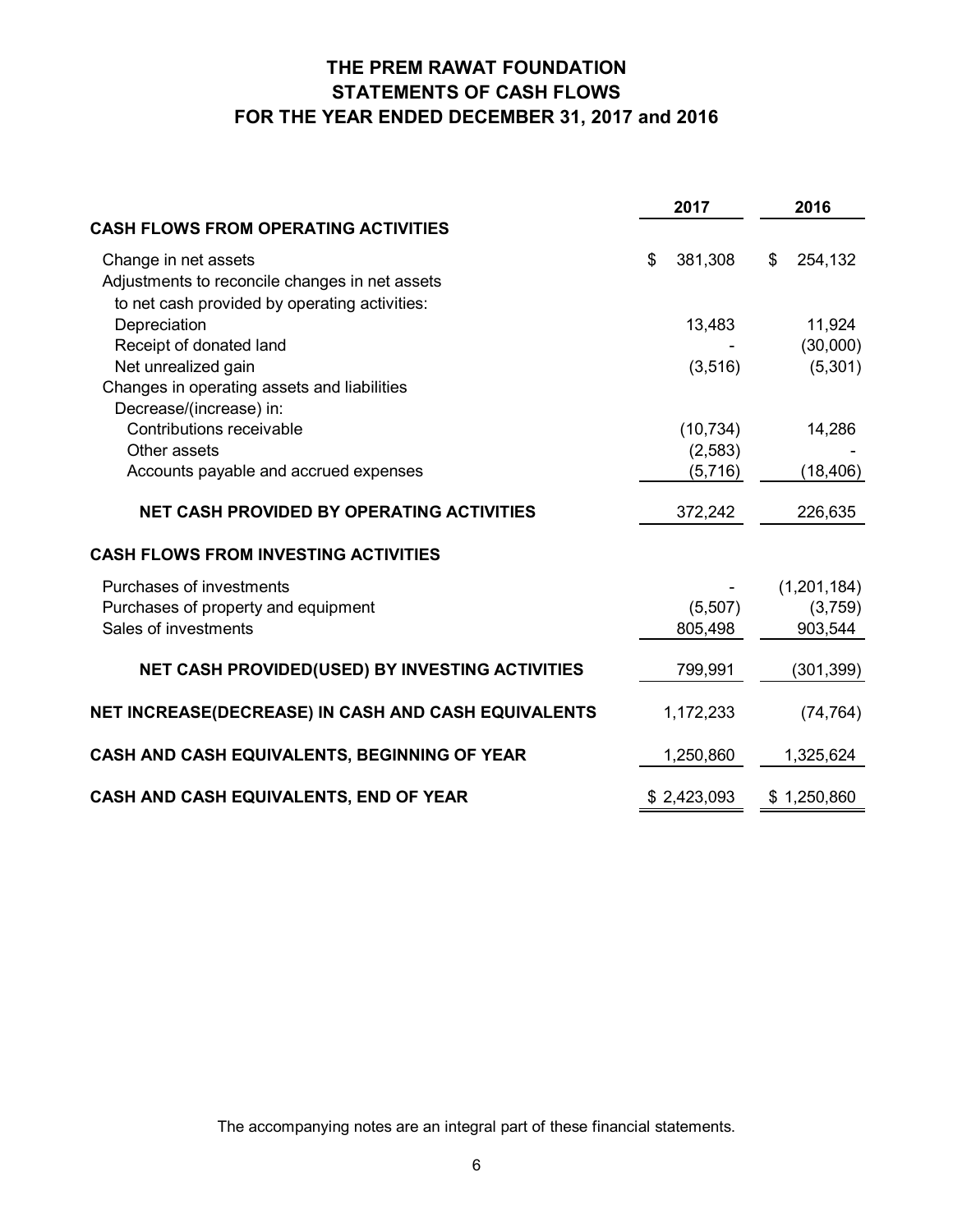### **NOTE 1 – ORGANIZATION AND NATURE OF ACTIVITIES**

The Prem Rawat Foundation (the "Foundation" or "TPRF"), a California not-for-profit public benefit corporation, was created in November 2001. The purpose of the Foundation is to promote and disseminate to the general public the speeches, writings, music, art, and public forums of Prem Rawat. The Foundation advances the efforts of Prem Rawat to bring dignity, peace, and prosperity to people around the world.

The Foundation has planned, designed, and implemented several critically needed programs such as its model program Food for People (FFP). FFP is based on Prem Rawat's desire to directly help people break out of the cycle of poverty. There are now three FFP facilities: one in India, one in Nepal, and a third facility in Ghana. Each facility serves overs 100,000 hot nutritious meals every year to children, the sick, and the elderly.

The Peace Education Program (PEP) is another model program that the Foundation developed and operates. PEP began in 2012 and has been offered in 76 countries in 194 organization-run locations. In 2017, there were over 14,000 PEP attendees with 50% participating in correctional institutions. PEP consists of 10 sessions, each focusing on a particular theme. These customized, interactive workshops are non-religious and non-sectarian. The content of each theme is based on excerpts from Prem Rawat's international talks. The themes are: Peace, Appreciation, Inner Strength, Self-Awareness, Clarity, Understanding, Dignity, Choice, Hope, and Contentment.

The Foundation also produces a number of print, media and online materials based on Prem Rawat's addresses in addition to course material for its PEP. In addition to the production of media materials, the Foundation sponsors and supports events where Prem Rawat speaks to interested people at universities, non-governmental organizations, and various other meetings.

## **NOTE 2 – SUMMARY OF SIGNIFICANT ACCOUNTING POLICIES**

#### **Basis of Accounting**

The financial statements of the Foundation have been prepared on the accrual basis of accounting in conformity with accounting principles generally accepted in the United States of America (GAAP) and follow the recommendations of the Accounting Standards Codification (ASC) 958-205, Financial Statements of Not for Profit Entities.

#### **Financial Statement Presentation**

Net assets and revenues, expenses, gains, and losses are classified based on the existence or absence of donor-imposed restrictions. Accordingly, net assets and changes therein are classified and reported as follows:

**Unrestricted** – Net assets that are not subject to donor-imposed restrictions and that may be expendable for any purpose in performing the primary objectives of the Foundation.

**Temporarily Restricted** – Net assets subject to donor-imposed stipulations that can be fulfilled by actions of the Foundation, pursuant to those stipulations, or that expire by the passage of time.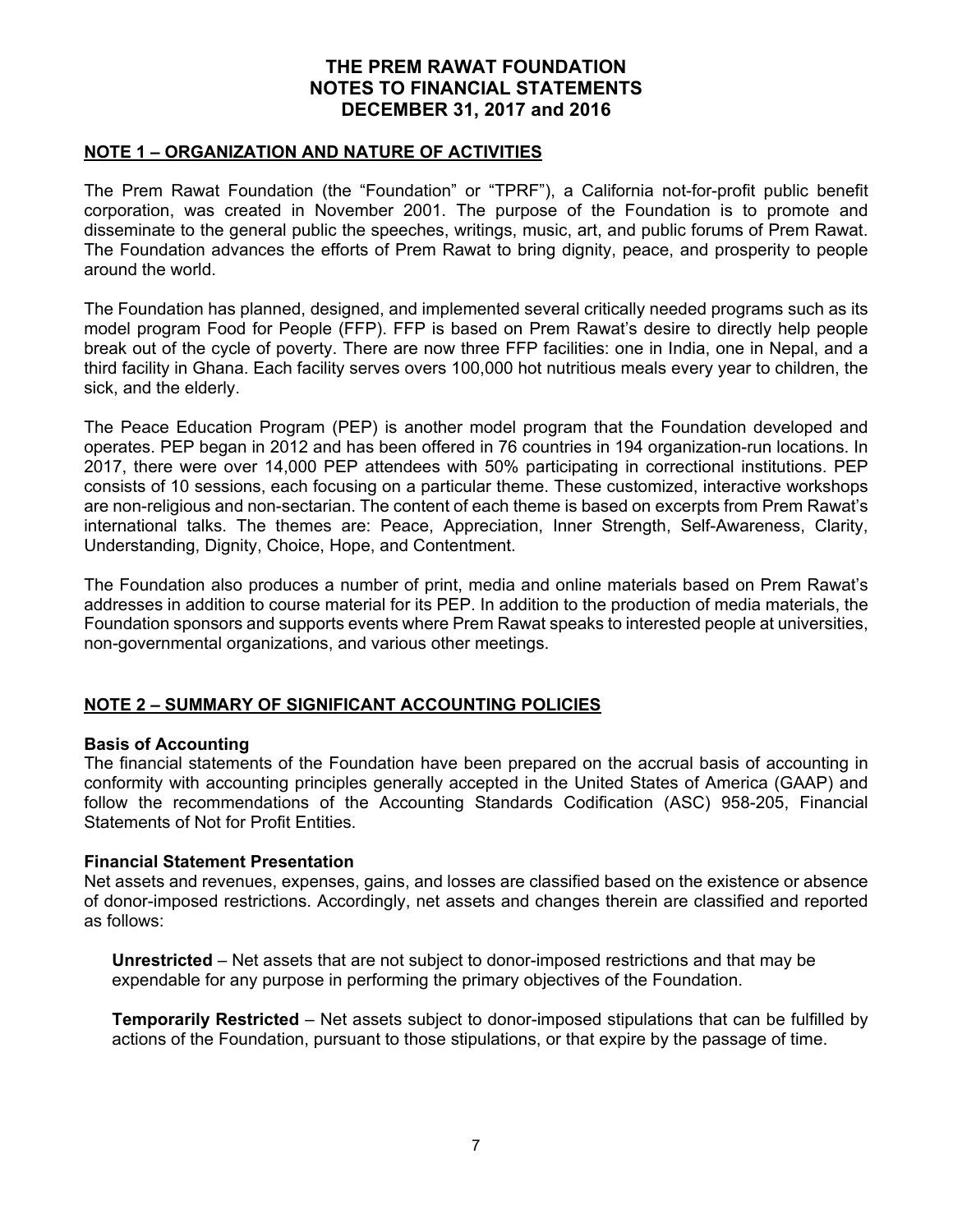### **NOTE 2 – SUMMARY OF SIGNIFICANT ACCOUNTING POLICIES (continued)**

**Permanently Restricted** – Net assets subject to donor-imposed stipulations that are maintained permanently by the Foundation. Generally, the donors of such assets permit the Foundation to use all or part of the income earned on the assets.

#### **Investments**

Investments are recorded at their fair value in the statement of financial position. Gains and losses are reflected in the statement of activities. Investments consist of corporate bonds and certificates of deposit. Corporate bonds have maturity dates over a year and are classified as long-term. The certificates of deposit have original maturities greater than three months and less than a year and are classified as short-term investments.

#### **Revenue Recognition**

Contributions are recognized when the donor makes a promise to give to the Foundation that is unconditional. Contributions received are recorded as increases in unrestricted, temporarily restricted, or permanently restricted net assets, depending on the existence or nature of any donor restriction. The gifts of cash and other assets are reported as restricted support if they are received with donor stipulations that limit the use of the donated assets. When a donor restriction expires, that is, when a stipulated time restriction ends or purpose restriction is accomplished, temporarily restricted net assets are reclassified to unrestricted net assets and reported in the statements of activities as net assets released from restrictions. Support that is restricted by the donor is reported as an increase in unrestricted net assets if the restriction expires in the reporting period in which the support is recognized.

#### **Cash and Cash Equivalents**

For purposes of reporting cash flows, cash and cash equivalents include cash held in checking and savings accounts, cash on hand, and other highly liquid resources, such as investments in certificates of deposit and money market funds, with an original maturity of three months or less when purchased.

### **Contributions Receivable**

Unconditional pledges are recorded at their net realizable value and no discount has been recorded. Conditional promises to give are recognized only when the conditions are substantially met. Management believes the contributions receivable as of December 31, 2017 and 2016 are fully collectible and therefore, the Foundation has not recorded an allowance for doubtful accounts. All receivables at December 31, 2017 and 2016 are due within one year.

### **Property and Equipment**

Property and equipment are stated at cost, if purchased or at fair value at the date of the gift, if donated and significant. If donors stipulate how long the assets must be used, the contributions are recorded as restricted support. In the absence of such stipulations, contributions of property and equipment are recorded as unrestricted support.

Depreciation has been recorded using the straight-line method over the estimated useful lives of the assets as follows:

Computer equipment 3 years

The cost of property and equipment purchased in excess of \$1,000 is capitalized. Repairs, maintenance and minor acquisitions are expensed as incurred. Gains and losses are recognized in the statements of activities upon disposal of property and equipment.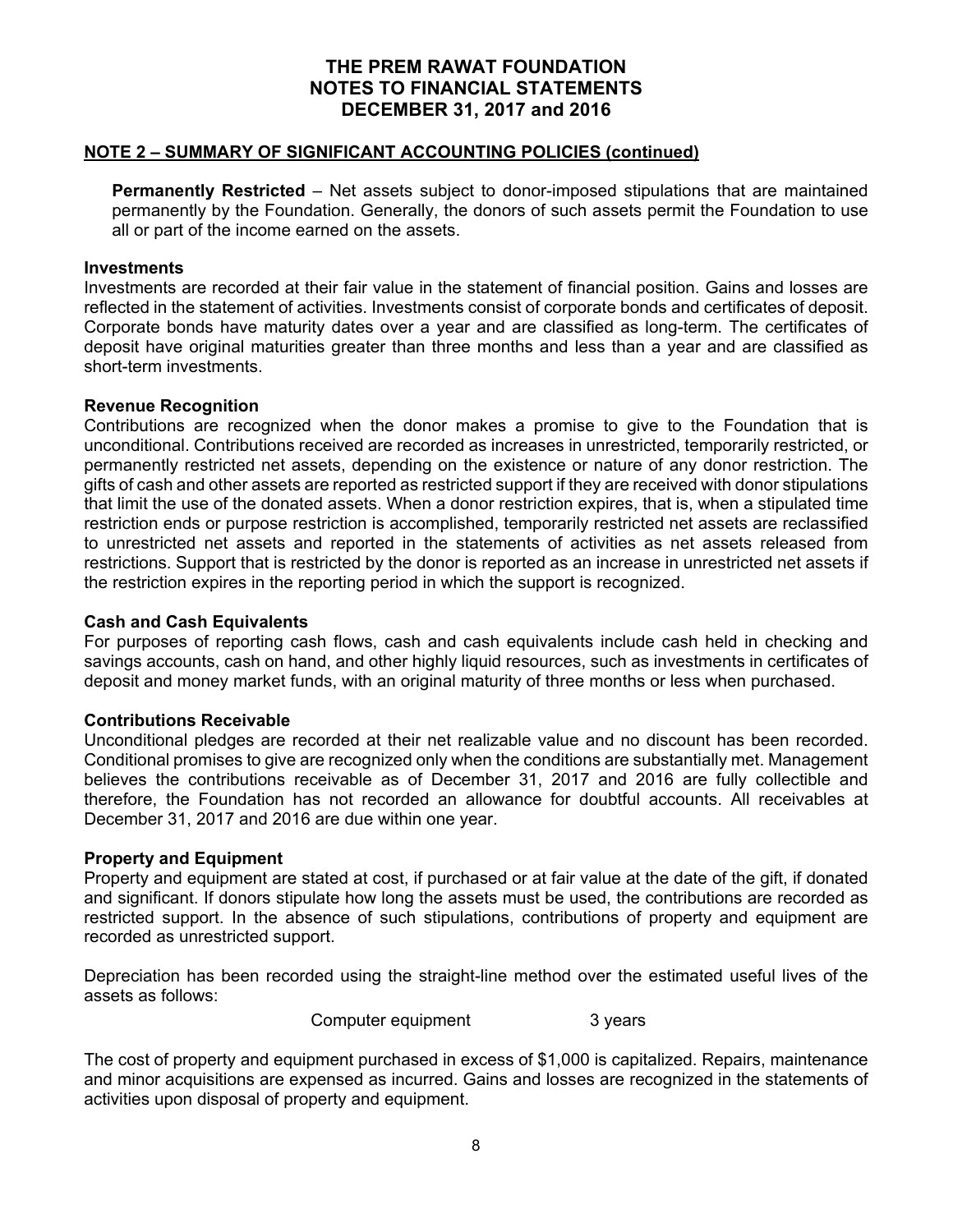## **NOTE 2 – SUMMARY OF SIGNIFICANT ACCOUNTING POLICIES (continued)**

## **Long Lived Assets**

The Foundation reviews long lived assets such as property and equipment to determine if there has been an impairment of value whenever events or changes occur that indicate the carrying value of the assets may have declined and not be recoverable. No circumstances have occurred during the year causing the Foundation to believe there has been any impairment of the carrying value of its long lived assets. There can be no assurance, however, that market or other conditions will not change in the future resulting in impairment of long lived assets.

### **Income Taxes**

The Foundation is exempt from income tax under Section 501(c)(3) of the Internal Revenue Code ("IRC") and Section 23701(d) of the California Tax Code. Contributions to the Foundation are deductible for tax purposes under Section 170(c)(2) of the IRC. The Foundation is not a private foundation.

The Foundation evaluates uncertain tax positions whereby the effect of the uncertainty would be recorded if the tax positions will, more likely than not, be sustained upon examination. As of December 31, 2017 management does not believe the Foundation has any uncertain tax positions requiring accrual or disclosure. The Foundation is subject to potential income tax audits on open tax years by any taxing jurisdiction in which it operates. The statute of limitations for federal and California state purposes is generally three and four years, respectively.

## **Contributed Assets, Materials, and Services**

The Foundation receives periodic donations of assets, materials, and services from local vendors, and from the community, which are recorded at estimated fair market value at the date of donation, if significant. Donated equipment, improvements, or long lived assets are recorded at the estimated fair value at the date of donation. Donated securities are held until they can be sold. The Foundation did not receive any contributed assets, materials, or services during the year ended December 31, 2017. The Foundation received contributed land during the year ended December 31, 2016, with a fair value of \$30,000 as of the date of donation.

### **Fair Value Measurements**

Generally accepted accounting standards related to fair value measurements (a) define fair value as the price that would be received to sell an asset or paid to transfer a liability in an orderly transaction between market participants at the measurement date, and (b) set out a fair value hierarchy. The fair value hierarchy gives the highest priority to quoted prices in active markets for identical assets or liabilities (Level 1) and the lowest priority to unobservable inputs (Level 3). Inputs are broadly defined as assumptions market participants would use in pricing an asset or liability. The three levels of the fair value hierarchy are described as follows:

Level 1 – Observable inputs such as quoted prices in active markets for identical assets or liabilities.

Level 2 – Directly or indirectly observable input for quoted and other than quoted prices for identical or similar assets and liabilities in active or non-active markets.

Level 3 – Unobservable inputs not corroborated by market data, therefore requiring the entity to use the best information available in the circumstances, including the entity's own data.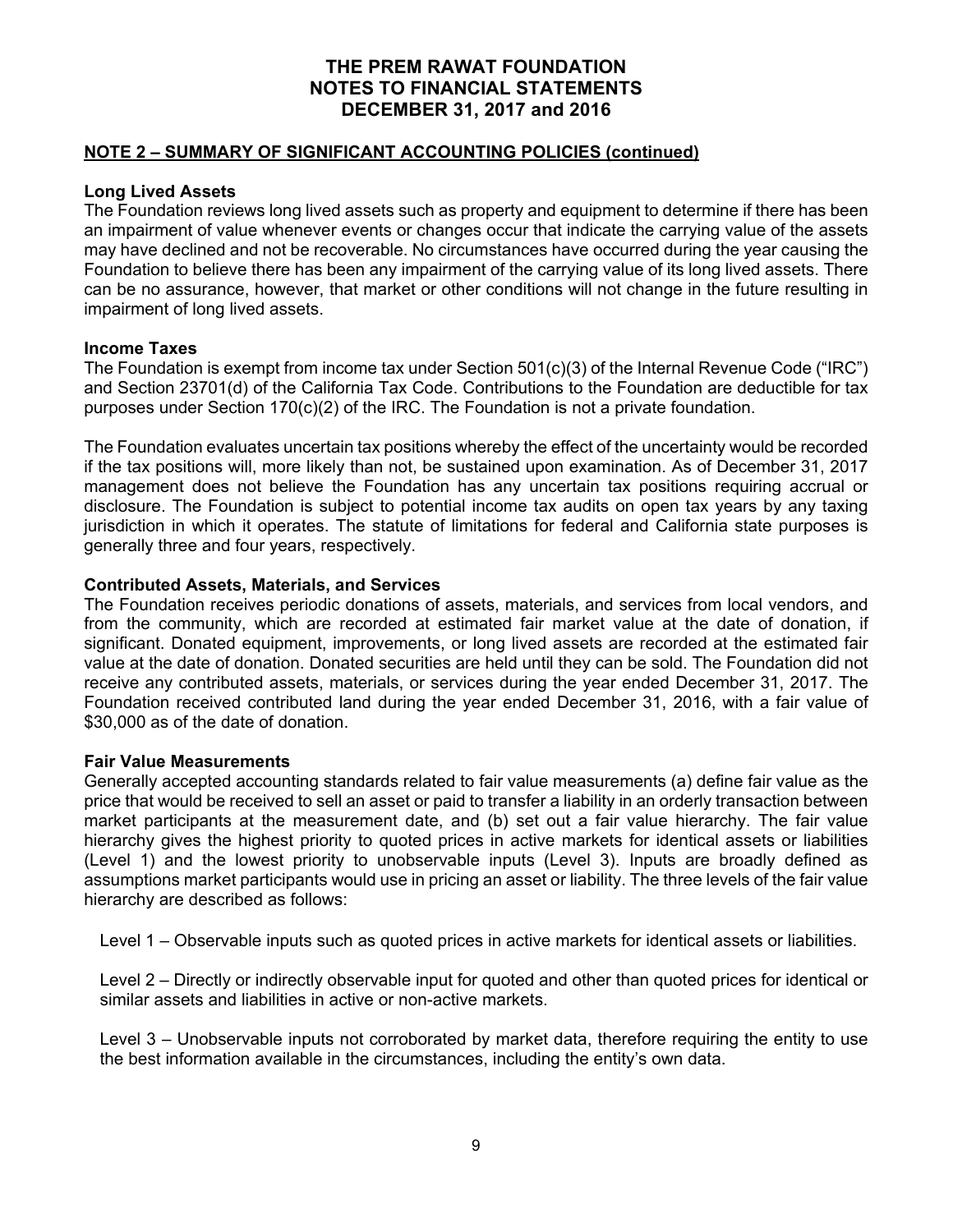## **NOTE 2 – SUMMARY OF SIGNIFICANT ACCOUNTING POLICIES (continued)**

### **Fair Value Measurements (continued)**

Certain financial instruments are carried at cost, which approximates fair value because of the short-term nature of these instruments, and thus are not categorized.

These instruments include contributions receivable, accounts payable, accrued expenses, and grants payable.

## **Advertising Costs**

The Foundation uses advertising to promote its programs among the audiences it serves. The costs of advertising are expensed as incurred. Advertising costs for the years ended December 31, 2017 and 2016 were \$101,420 and \$28,355, respectively.

## **Expense Allocation**

The cost of providing various programs and other activities has been summarized on a functional basis in the statement of activities and the statement of functional expenses. Accordingly, certain costs have been allocated among the programs and supporting services benefited.

## **Use of Estimates**

The preparation of financial statements in conformity with generally accepted accounting principles requires management to make estimates and assumptions that affect the reported amounts of assets and liabilities and disclosure of contingent assets and liabilities at the date of the financial statements. Estimates also affect the reported amounts of revenues and expenses during the reporting period. Actual events and results could differ from those assumptions and estimates. The significant items in these statements that are affected by management estimates are useful lives of property and equipment and allocations of functional expenses.

## **NOTE 3 – INVESTMENTS**

Investments consisted of the following at December 31, 2017:

|                                |            |        | Unrealized |
|--------------------------------|------------|--------|------------|
|                                | Fair Value | Cost   | Gain(Loss) |
| Fixed income - corporate bonds | 31,946     | 35,175 | (3,229)    |
|                                | 31,946     | 35,175 | .3,229'    |

Investments consisted of the following at December 31, 2016:

|                                        |                   |           | Unrealized |
|----------------------------------------|-------------------|-----------|------------|
|                                        | <b>Fair Value</b> | Cost      | Gain(Loss) |
| Fixed income - certificates of deposit | \$802,371         | \$800,000 | 2,371      |
| Fixed income - corporate bonds         | 31,557            | 35,175    | (3,618)    |
|                                        | \$833,928         | \$835,175 | (1,247)    |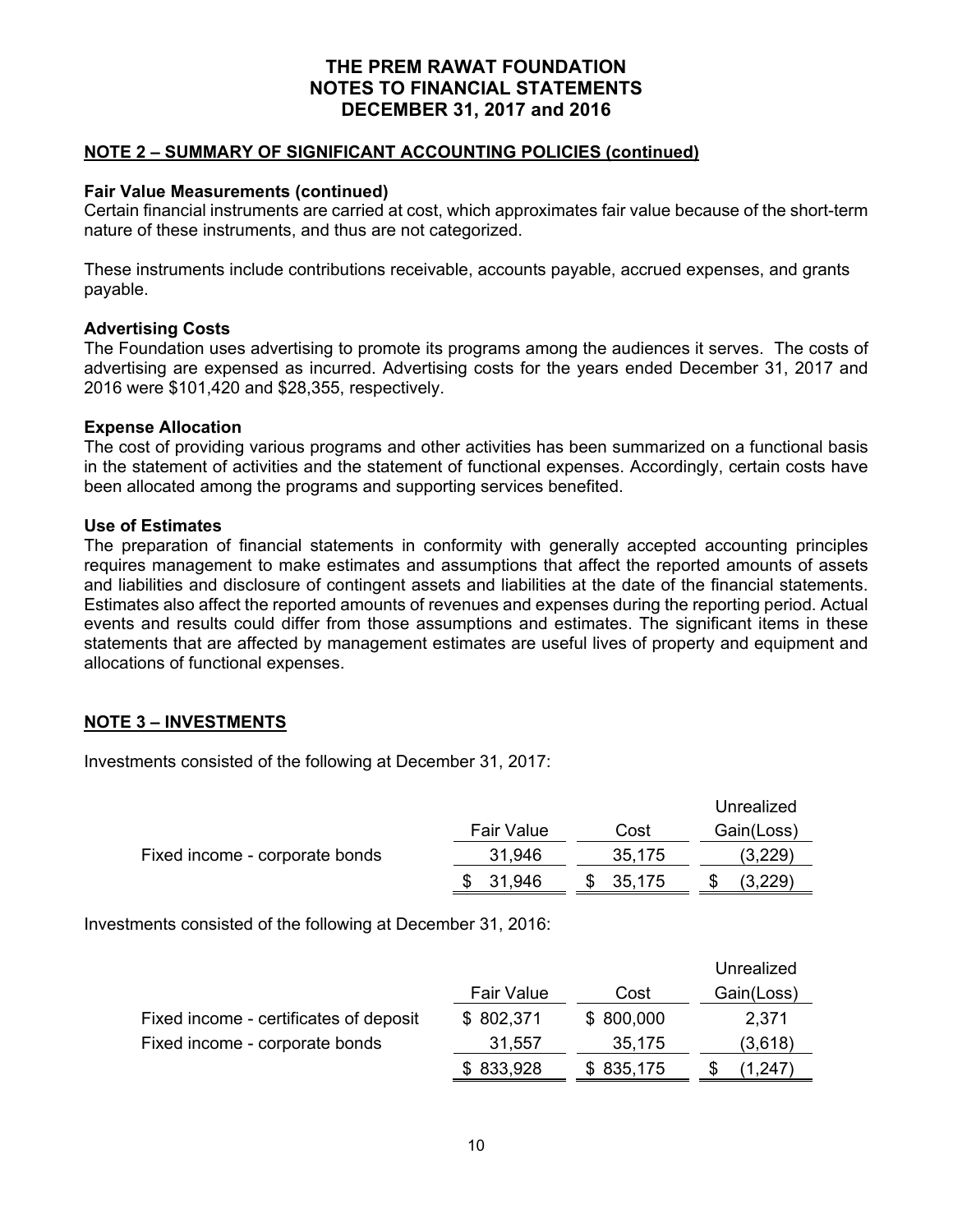## **NOTE 3 – INVESTMENTS (continued)**

Investment securities, in general, are exposed to various risks, such as interest rate, credit, and overall market volatility. Investments are managed by professional investment managers who have responsibility for investing the funds in various investment classes. Due to the level of risk associated with certain securities, it is at least reasonably possible that changes in the near term could materially affect account balances and the amounts reported in the accompanying financial statements.

The following schedule summarizes the investment return for the years ended December 31, 2017 and 2016:

|                        | 2017  | 2016   |
|------------------------|-------|--------|
| Interest and dividends | 5.871 | 7,691  |
| Unrealized gain        | 3,516 | 5,301  |
| Management fees        | (150) | (150)  |
|                        | 9.237 | 12.842 |

## **NOTE 4 – PROPERTY AND EQUIPMENT**

Property and equipment at December 31, 2017 and 2016, are summarized as follows:

|                                  | 2017        | 2016           |
|----------------------------------|-------------|----------------|
| Computers equipment and software | 282,129     | 276,317<br>\$. |
| Land                             | 30,000      | 30,000         |
|                                  | 312,129     | 306,317        |
| Less: accumulated depreciation   | (266,255)   | (252,467)      |
| Net property and equipment       | 45,874<br>S | 53,850<br>S    |

Depreciation expense for the years ended December 31, 2017 and 2016 were \$13,483 and \$11,924, respectively. The Foundation received donated land with a fair market value of \$30,000 during the year ended December 31, 2016.

## **NOTE 5 – CONCENTRATIONS**

### **Cash**

The Foundation maintains cash balances at several financial institutions located in Southern California. The balances on deposits are insured by the Federal Deposit Insurance Corporation (FDIC) up to \$250,000. The cash balances may, at times, exceed federally insured limits. The Company has not experienced any losses on these accounts to date. Management believes it is not exposed to any significant risk on its cash balances.

### **Source Materials**

The Foundation focuses primarily on promoting the teaching and messages of Prem Rawat. The operations of the Foundation could be adversely affected in the event of the incapacity of Prem Rawat.